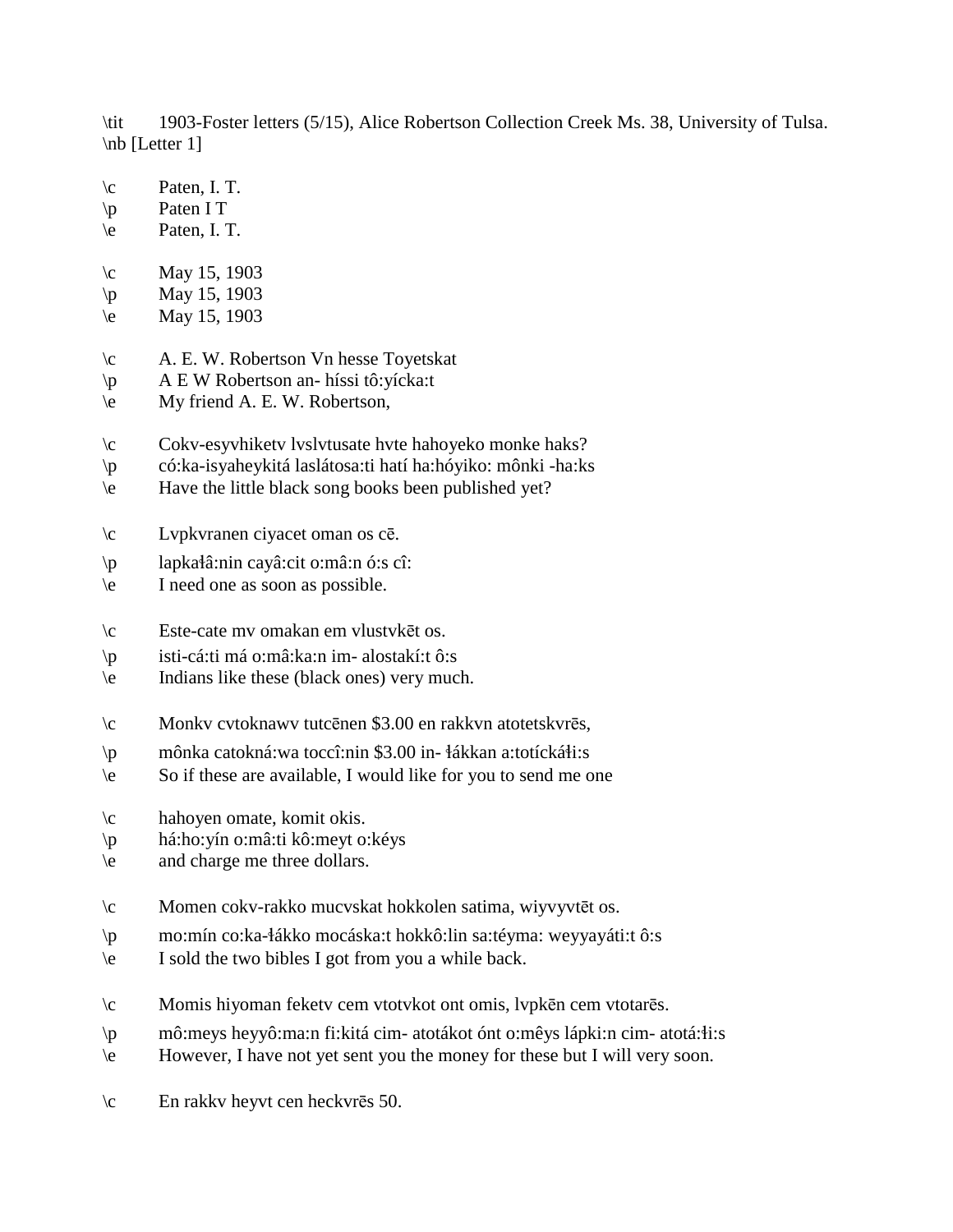- $\pi$  in-  $\frac{1}{4}$ ákka hiyát cin- hícka $\frac{1}{1}$ :s 50
- \e You will receive the amount of fifty cents.
- \c Lvpkēn cem vtotarēs.
- $\pi$  lápki:n cim-atotá: $\pi$ i:s
- \e I will send this very soon.
- \c Momen es vkvsvmkv hvmken satiyvtēt os.
- \p mo:mín is- akasámka hámkin sa:tayáti:t ô:s
- \e I also brought home one copy of the Psalms.
- \c Mvn wiyvkon vn cuko-ofvn likēt os.
- \p mán wéyyako:n an- coko?ó:fan léyki:t ô:s
- \e This copy remains in my home.
- \c Momis lvpkēn wiyin omat,
- \p mô:meys lápki:n weyyéyn o:mâ:t
- \e But if I sell this very soon.
- \c mvo, cem vtotarēs.
- $\pi$  maó cim- atotá: i:s
- \e I will include payment for it.
- \c Momen cokv en hommv-heckvn, nvrkvpuce hokkolen 20 en rakkvn atotetskvrēs.
- \p mo:mín có:ka in- homa-híckan nałkapóci hokkô:lin 20 in- łákkan a:totíckáłi:s
- \e Please send one First Reader at the cost of twenty cents.
- \c Mvn vtēkusen okis.
- \p mán atî:kosin o:kéys
- \e This is all for now.
- \c Opunvkv lvpkēn cen hecarēs.
- \p oponaká lápki:n cin- hicá: i:s
- \e I will be hearing from you very soon.
- \c Cen hesse David Foster Okis
- \p cin- híssi David Foster o:kéys
- \e Your friend, David Foster
- \nb [letter 2]
- \c Paten, I. T.
- \p Paten I T
- \e Paten, I. T.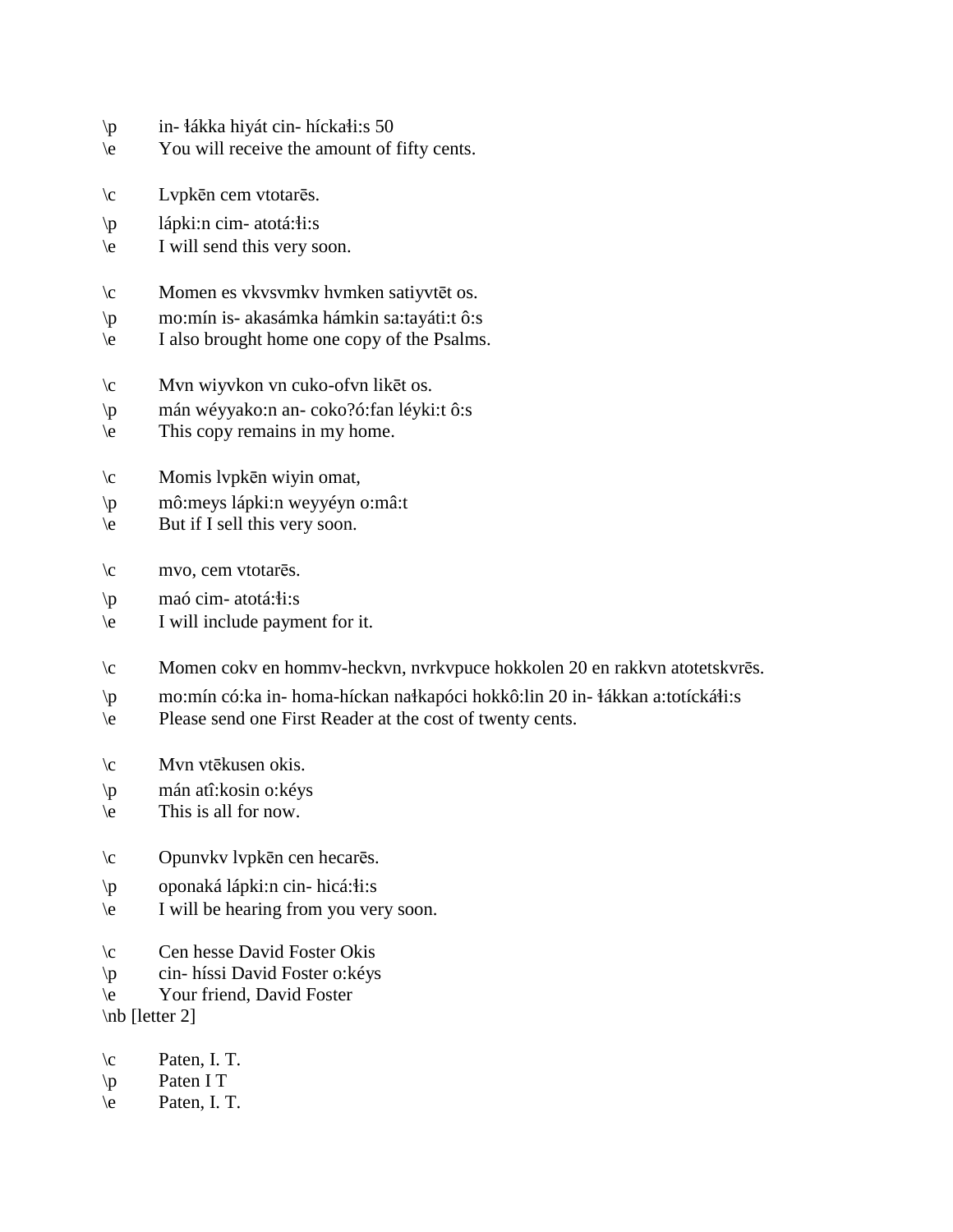- $\c$  May 15, 1903
- $\pi$  May 15, 1903
- $\text{May } 15, 1903$
- \c A. E. W. Robertson Vn hesse toyetskat
- \p A E W Robertson an- híssi tô:yícka:t
- \e My friend A. E. W. Robertson,
- \c vm vnicetskvrēn komis.
- $\pi$  am- anéycícká i:n kô:meys
- \e I need your help.
- $\operatorname{C}$  Mont os.
- \p mônt ó:s
- $\le$  It is so.
- \c Bristow em vnakvn Este-catvlke vpokēt os.
- \p Bristow im- aná:kan isti-ca:tâlki apó:ki:t ô:s
- \e There are Indians living in the vicinity of Bristow.
- \c Mont omet, em erkenvkarēn yacvkēt os.
- \p mônt o:mít im- i!kináká:!i:n ya:cakí:t ô:s
- \e They have requested that I preach to them.
- \c Mont omaten estit em erkenvkeko tayet omen, vpoket omen heciyofvt
- \p mônt o:mâ:tin istêyt im- i!kinákiko: tâ:yit o:mín apô:kit o:mín hi:cayô:fat
- \e However, as I see that no one is preaching to them
- \c vm etektvniken, melletvn enhahyit em erkenvketvn ciyacēt os.
- \p am- itiktanêykin millitán inháhyeyt im- i!kinakitán cayá:ci:t ô:s
- \e I would like to be appointed to this work that I would be a preacher to these people.
- \c Monkv es vculvken vm en kerkuecatskvrēn, komit okis.
- \p mônka is- acolákin am- in- ki:!kóycá:cká!i:n kô:meyt o:kéys
- \e I would like for you to let the elders know of my request.
- \c Tektvnkēn vm hahoyen omat
- \p tiktankí:n am- há:ho:yín o:mâ:t
- \e If I am approved for this job,
- \c erkenakiyēs komiyan os cē.
- \p í!kina:kayí:s kô:maya:n ó:s cî: